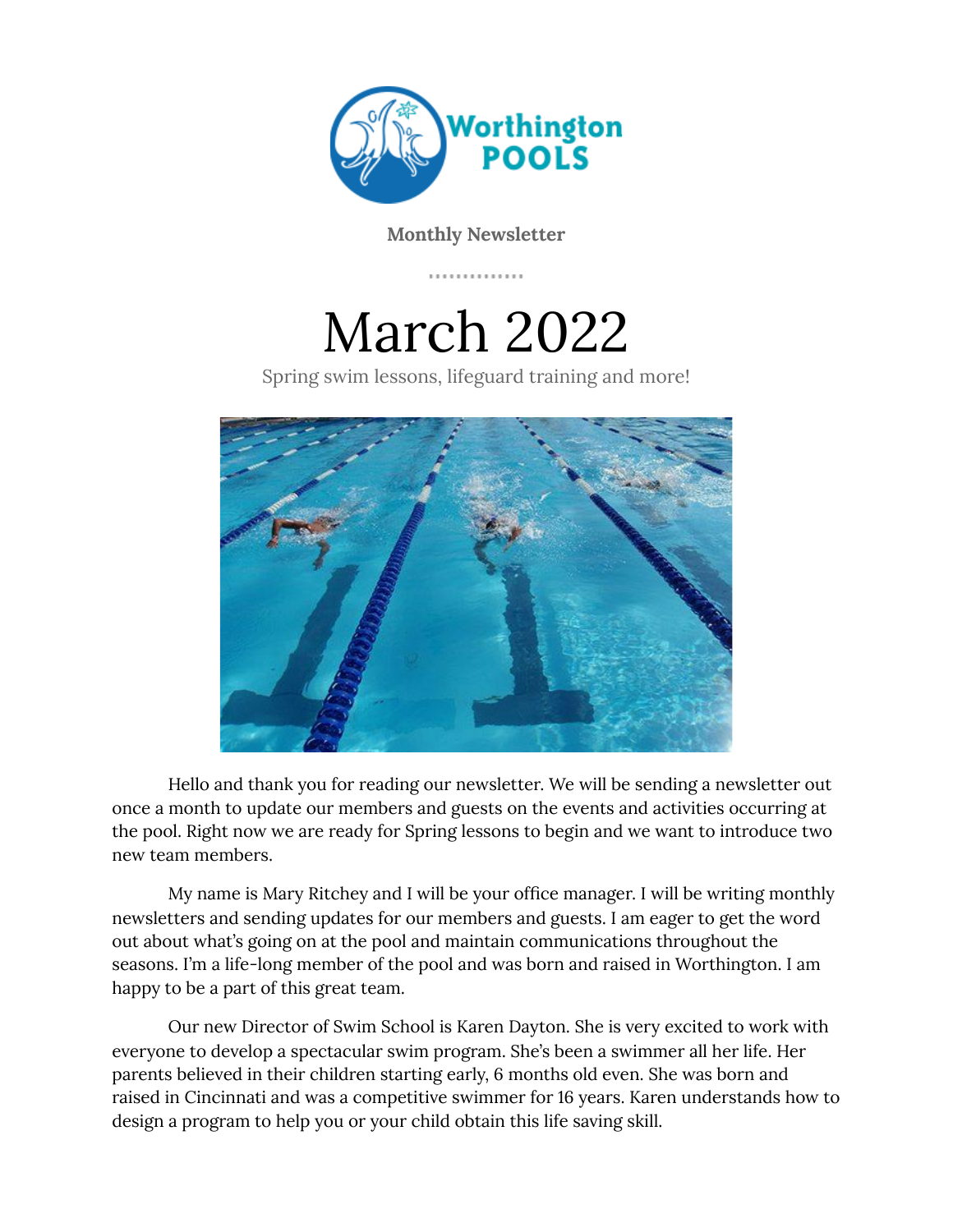We are implementing a new system called Jackrabbit. It is going to make registering for classes a lot easier. Our Director of Swim School, Karen, has worked with Jackrabbit in the past and says, "this system has everything you may need or want for a swim program. It has the capabilities to email your instructor directly. This is a great tool to have in case someone might miss a lesson. No more having to call the pool. Just access the portal we have set up, and send a message. Our program will thrive with the help of each and everyone of you."

Our current indoor swim hours are:

Weekdays 10:00AM – 12:30PM \$8 per swim, or \$50 unlimited monthly pass

THIS MONTH'S **TOP STORIES**



## Group & Private Lessons

Our aquatics program is designed to teach personal water safety and stroke development to youth and adults alike. Lessons range from "Baby and Me" style classes all the way to Learn to Swim lessons for adults.